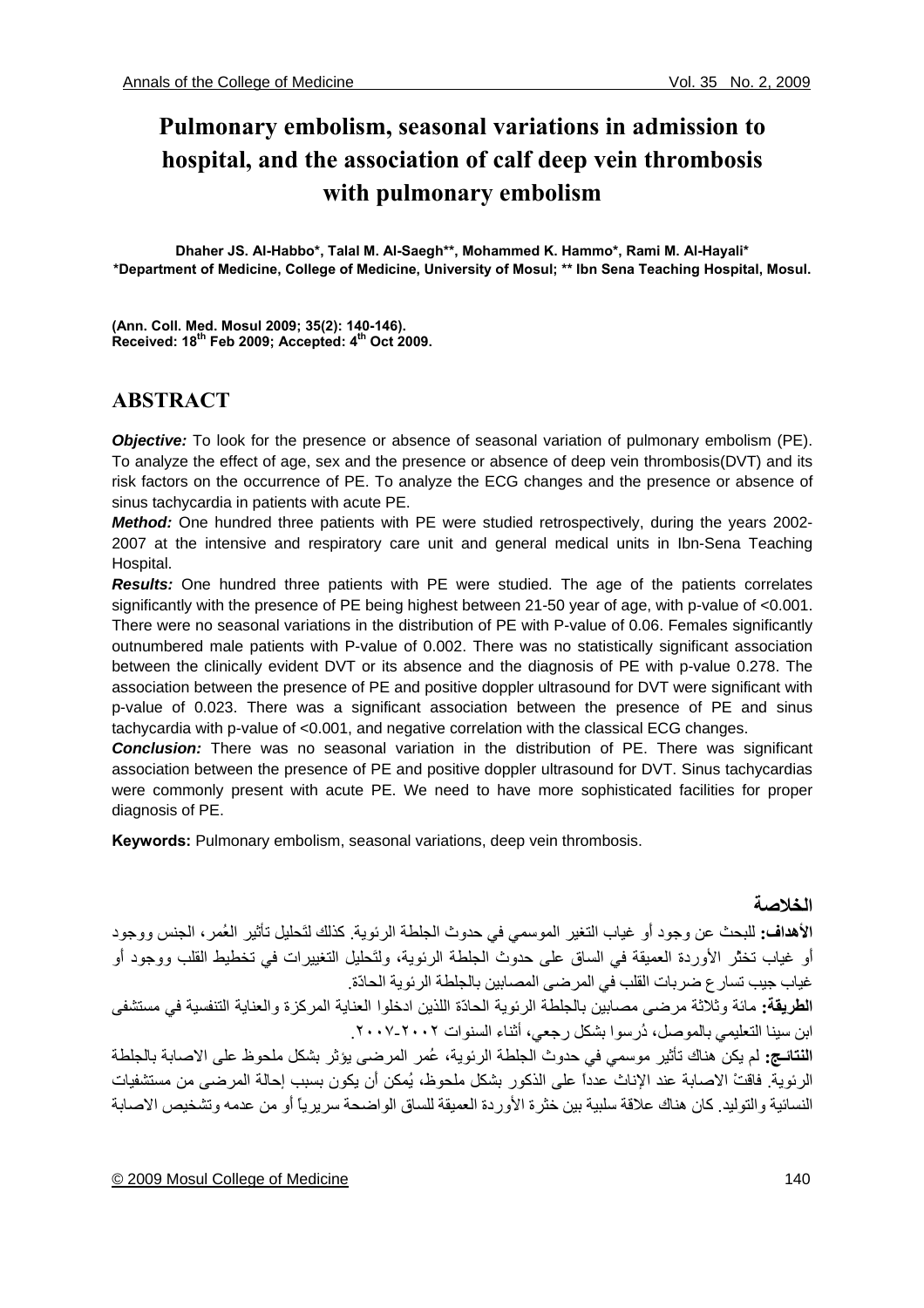بالجلطة الرئوية. الإرتباط بين الاصابة بالجلطة الرئوية وأشعة الدوبلر حول وجود خثرة الأوردة العميقة للساق ايجابي. آان هناك علاقة إيجابية بين الاصابة بالجلطة الرئوية وتسارع ضربات القلب.

<sup>the</sup> diagnosis of pulmonary embolism (PE) The diagnosis of pulmonary embolism (PE) is missed more often than it is made, because PE often causes only vague and nonspecific symptoms. Pulmonary embolism is an extremely common and highly lethal condition and that is why it is a leading cause of death in all age groups. Risk factors for venous thromboembolic disease include increasing age, prolonged immobility, surgery, trauma, malignancy, pregnancy, congestive heart failure, and diseases that alter blood viscosity(1).

 Pregnancy by itself is a cause of hypercoagulability state by production of plasminogen inhibitors 1 and 2, and increasing platelet aggregation. There is increase in factors I, VII, VIII and X. Compression of the inferior vena cava by the pregnant uterus contributed to venous stasis  $(2,3)$ .

 Marked increase in the number of cases of acute myocardial infarction had been reported during winter  $(4)$ . The increased serum lipids levels, plasma viscosity, fibrinogen values, factor VII:c levels, and platelet counts have been reported to increase during cold seasons which may also contribute to PE  $(5,6)$ .

 For the above reasons many pulmonologists tried to study the seasonal variation of the occurrence of PE and deep vein thrombosis (DVT). Seasonal variation for DVT is not established in many studies  $(7)$ . Pulmonary embolism on the other hand, had been reported to have seasonal variation and specifically for fatal PE as documented by postmortem diagnosis (8).

 The aim of this retrospective study is to look for the presence or absence of seasonal variation of PE among patients admitted to the respiratory and intensive care units or general medical units in Ibn-Sena Teaching Hospital in Mosul. Furthermore, to analyze the effect of age, sex and the presence or absence of DVT on the occurrence of PE. Also to analyze the ECG changes and the presence or absence of sinus tachycardia in patient with acute PE.

#### **Patients and Methods**

One hundred three patients with PE were studied retrospectively. Their age ranged 17- 89 year with a mean of 36.85. Thirty six males and sixty seven females. Most of the them were admitted to the respiratory and intensive care unit or in the general medical units where they were followed by physicians working in the respiratory and intensive care unit, during the years 2002-2007. The inclusion criteria were for patients diagnosed and treated as PE with or without clinically evident DVT. The diagnosis of PE was usually done by history, clinical examination, chest x-ray, pulse oxymetry and electrocardiography with or without echocardiography. Furthermore, clinical signs and symptoms of deep venous thrombosis, heart rate higher than 100 beats/min, immobilization (bed rest, except to access the bathroom, for **≥** 3 consecutive days) or surgery in the previous 4 weeks, previous objectively diagnosed deep venous thrombosis or pulmonary embolism, malignancy and pulmonary embolism as likely as or more likely than an alternative diagnosis, all the above mentioned signs or symptoms were used to predict or diagnose PE.

 D-dimer test was not available for most of the times neither pulmonary angiography or ventilation perfusion lung scan. The occurrences of PE were recorded during each month of the year to look for any seasonal variation in the admission of these patients.

 Statistical analysis was done by utilizing the Chi-square test and observed / expected Chisquare for the distribution of PE among patients according to age, month of admission, sex, the presence or absence of clinically evident DVT and pulse and ECG changes. Also we identify the predisposing factors for PE.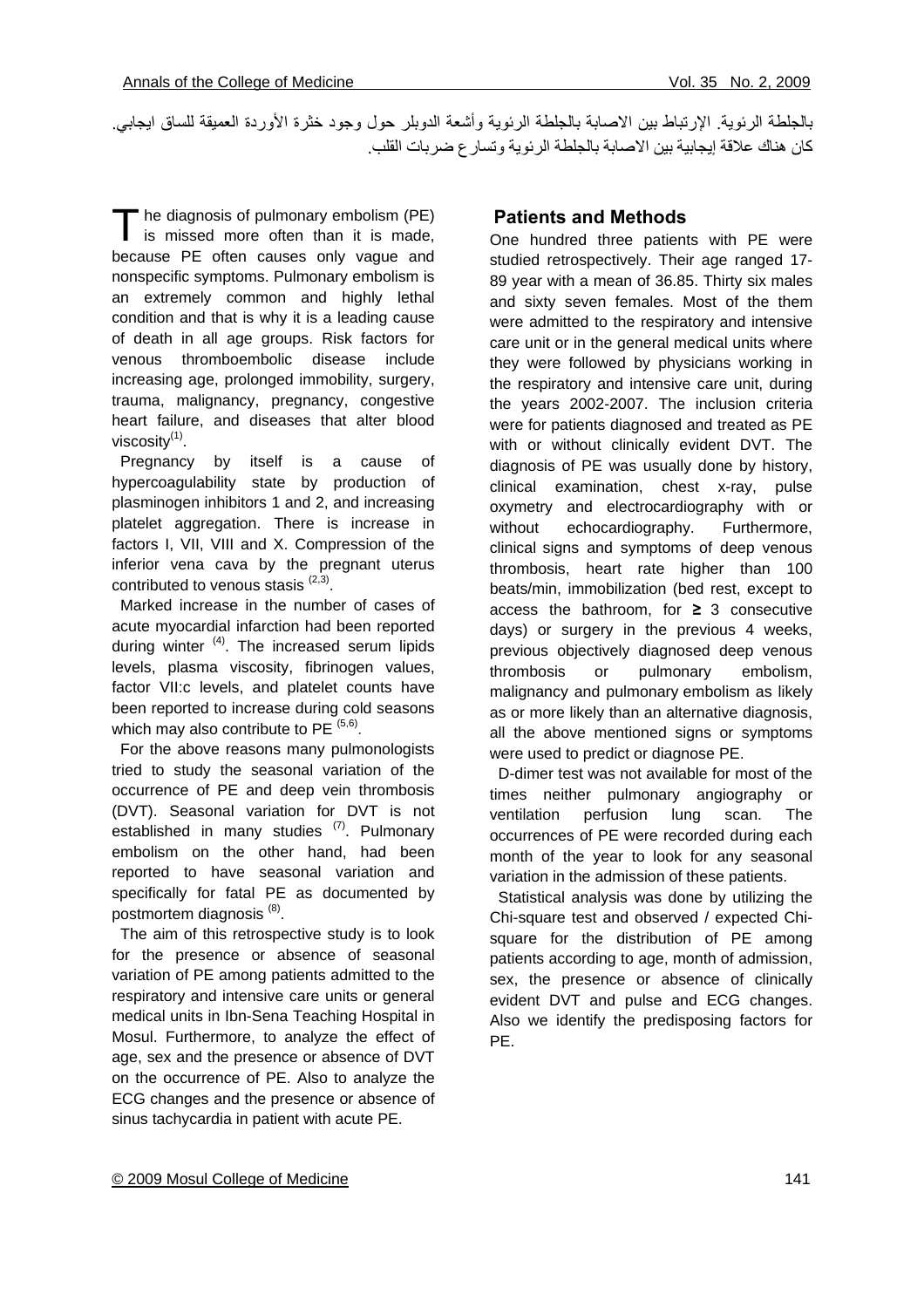## **Results**

The one hundred three patients with PE were studied. They were divided into seven age groups as their age ranged from 17-89 year. The analysis of the frequency of occurrence of PE according to age groups indicates that the age of the patients showed significant association with the presence of PE, being highest between 21-50 year of age (50 female and 26 male), with p-value of <0.001 as in table (1) below.

 To analyze the distribution of PE according to the seasons, the months of the years were divided into six groups because of the small number of patients per month i.e 1-2, 3-4 and so on. There were no seasonal variation in the distribution of PE with P-value of 0.06 as in table (2).

 The distribution of PE according to the gender of the patients indicates that there were 36 male and 67 females, with statistically significant difference, females significantly outnumbered males with P-value of (0.002) as in table (3).

 There was no significant difference in the number of patients with clinically evident DVT from those without. There was no statistically significant association between the clinically evident DVT or not and the diagnosis of PE with p-value of 0.278 as in table (4).

 Doppler ultrasound of leg veins was done in 88 patients. Positive results for DVT were found in 40 patients and negative in 48, (it was not done in 15 patients, 7 female and 8 males) and not all clinically suspected DVT were positive; the association between the presence of PE and positive doppler ultrasound was significant with p-value of 0.023 as in table (5).

 There was no statistically significant association between PE and positive classical ECG changes (i.e. S1Q3T3), with significant difference between negative and positive ECG changes with p-value of <0.001 in favor of negative ECG changes as in table (6).

 We found statistically significant association between the presence of PE and sinus tachycardia. Sinus tachycardia was present in 77. 7% of the patients, the p-value was <0.001 as in table (7).

 The male patients with pulmonary embolism mostly had orthopedic or pelvic surgery as predisposing factors as shown in table (8). Deep vein thrombosis was present alone or in association with other diseases.

 The female patients with pulmonary embolism, on the other hand, mostly had cesarean section, pregnancy and pelvic surgery for gynecological and obstetric diseases as predisposing factors as shown in table (9). Deep vein thrombosis was present alone or in association with other disease.

Age (year)  $\begin{array}{|c|c|c|}\n\hline\n\text{Female} & \text{Male} & \text{Number of patients} \\
\text{with PE} & \text{with PE}\n\end{array}$ Percentage % p-value 17-20 | 9 | 0 | 9 | 8.7 21-30 | 21 | 13 | 34 | 33.0 31-40 22 7 29 28.2 41-50 | 7 | 6 | 13 | 12.6 | <0.001 51-60 4 6 10 9.7 61-70 | 2 | 3 | 5 | 4.9 71-80 0 3 3 2.9 Total | 103 | 100

Table (1): Distribution of pulmonary embolism in patients according to age groups.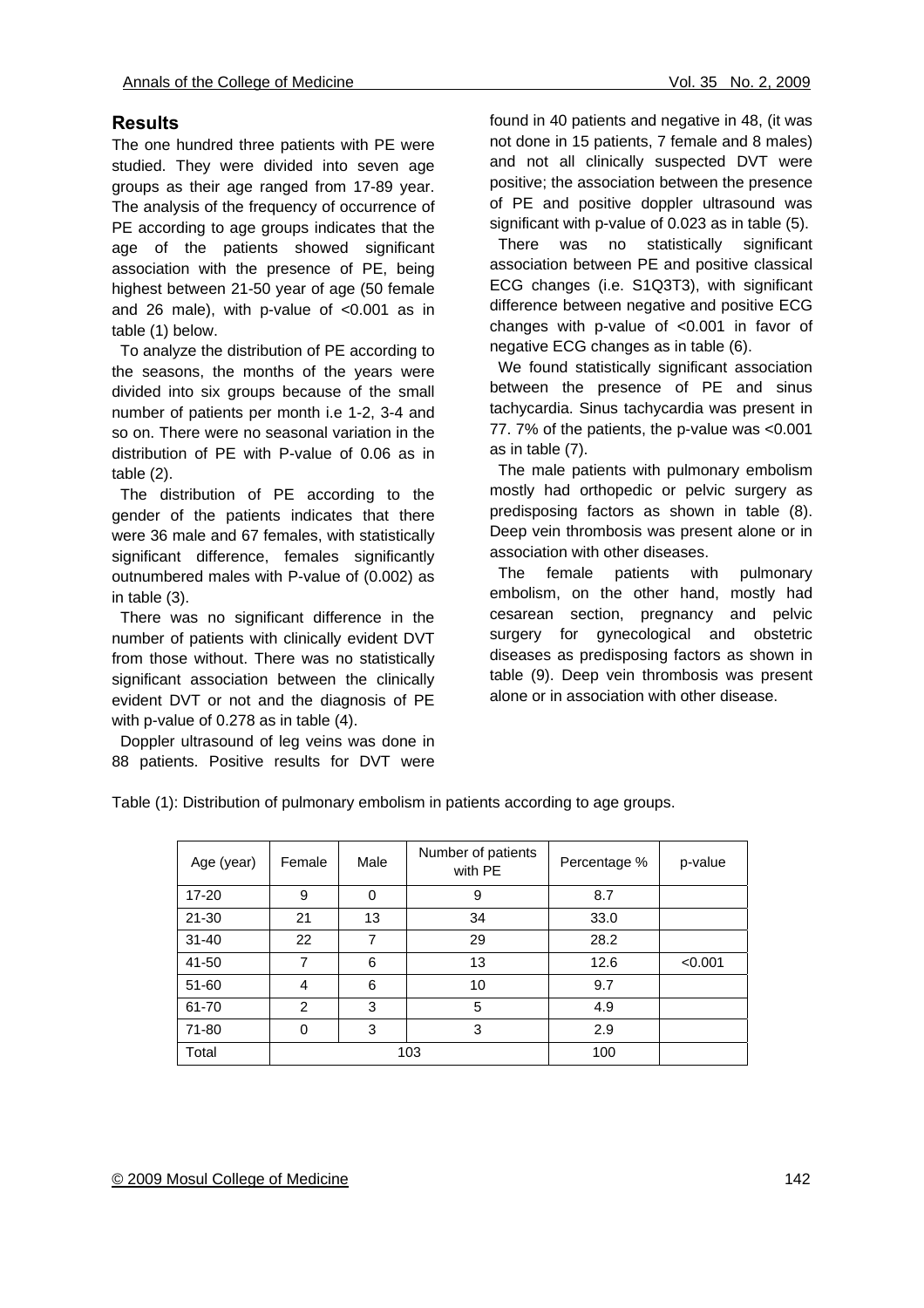Table (2): Distribution of pulmonary embolism according to the groups of months.

| Months    | Number of<br>patients with<br>of PE | Percentage<br>$\%$ | p-value     |
|-----------|-------------------------------------|--------------------|-------------|
| $1 - 2$   | 9                                   | 8.7                |             |
| $3 - 4$   | 23                                  | 22.3               |             |
| $5-6$     | 16                                  | 15.5               |             |
| $7 - 8$   | 25                                  | 24.3               | $0.06$ (NS) |
| $9 - 10$  | 13                                  | 12.6               |             |
| $11 - 12$ | 17                                  | 16.5               |             |
| Total     | 103                                 | 100                |             |

Table (3): Distribution of pulmonary embolism according to the sex of patients.

| Sex of<br>patients | Number of<br>patients with<br>PF | Percentage<br>$\%$ | p-value |  |
|--------------------|----------------------------------|--------------------|---------|--|
| Male               | 36                               | 35.0               | 0.002   |  |
| Female             | 67                               | 65.0               |         |  |
| Total              | 103                              | 100                |         |  |

Table (4): Distribution of pulmonary embolism in patients with a positive DVT.

| <b>DVT</b>             | Number of<br>patients<br>with PE | Percentage<br>$\%$ | p-value |
|------------------------|----------------------------------|--------------------|---------|
| Positive<br><b>DVT</b> | 46                               | 44.7               | 0.278   |
| Negative<br><b>DVT</b> | 57                               | 55.3               |         |
| Total                  | 103                              | 100                |         |

Table (5): Distribution of pulmonary embolism in patients with positive Doppler.

| Doppler<br>Ultrasound | Number of<br>patients<br>with PE | Percentage<br>% | p-value |
|-----------------------|----------------------------------|-----------------|---------|
| Positive<br>Doppler   | 40                               | 45.5            | 0.023   |
| Negative<br>Doppler   | 48                               | 54.5            |         |
| Total                 | 88                               | 100             |         |

Table (6): Distribution of pulmonary embolism in patients with positive ECG changes.

| <b>ECG</b><br><b>CHANGES</b> | Number of<br>patients<br>with PE | Percentage<br>$\%$ | p-value |
|------------------------------|----------------------------------|--------------------|---------|
| Positive<br><b>ECG</b>       | 30                               | 29.1               | < 0.001 |
| Negative<br><b>ECG</b>       | 73                               | 70.9               |         |
| Total                        | 103                              | 100                |         |

Table (7): Distribution of pulmonary embolism and sinus tachycardia.

| Sinus<br>tachycardia                 | Number of<br>patients<br>with PE | Percentage<br>$\%$ | p-value |
|--------------------------------------|----------------------------------|--------------------|---------|
| Positive Sinus<br>tachycardia        | 80                               | 77.7               | < 0.001 |
| <b>Negative Sinus</b><br>tachycardia | 23                               | 22.3               |         |
| Total                                | 103                              | 100                |         |

Table (8): Distribution of diseases Causing Pulmonary Embolism in Male Patients.

| Causes                   | Causes*<br>Medical | Thrombosis<br>Deep Vein | Trauma | Orthopedic<br>Surgery | Surgery<br>Pelvic | Total |
|--------------------------|--------------------|-------------------------|--------|-----------------------|-------------------|-------|
| Number<br>of<br>patients | 8                  | 17                      | 9      | 11                    | 5                 | 36    |

Table (9): Distribution of diseases Causing Pulmonary Embolism in female Patients.

| Causes                   | Medical<br>Causes* | Thrombosis<br>Deep Vein | Cesarean<br>section | Pregnancy | Surgery<br>Pelvic | Total |
|--------------------------|--------------------|-------------------------|---------------------|-----------|-------------------|-------|
| Number<br>of<br>patients | 9                  | 23                      | 16                  | 15        | 13                | 67    |

**\***Medical causes e.g. chronic obstructive airway diseases with or without respiratory failure, diabetes mellitus, chronic renal failure, and chronic cardiovascular diseases.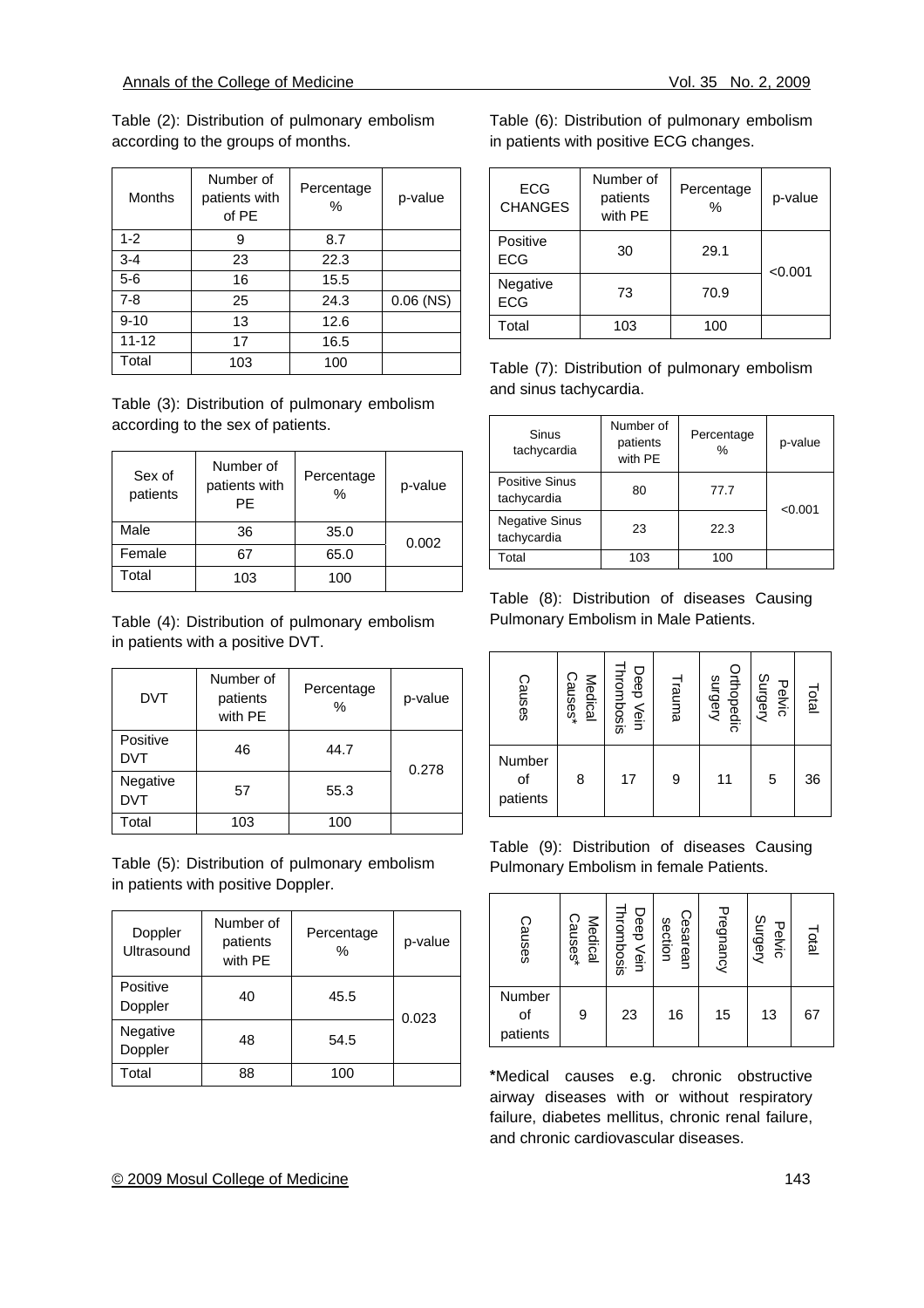## **Discussion**

The inclusion criteria of patients with PE in this study were based on clinical findings and the recognition of predisposing factors which increase the probability of PE. The female patients mostly had pregnancy, cesarean section or pelvic surgery which were mostly gynecology and obstetrics surgery. The male patients on the other hand mostly had orthopedic or pelvic surgery. Furthermore, we do not have the proper diagnostic investigative facilities i.e. pulmonary angiography, ventilation perfusion lung scan, high resolution lung scan and even doppler echo or d-dimer test. The high resolution lung scan in our hospital were deficient of injector until 2008, the doppler ultrasound also were not available freely till the early 2008. Clinical examination of patients with PE and recognition of the predisposing factors remains the cornerstone of the diagnostic strategies for PE  $(9, 10)$ .

 The seasonal variation in the distribution of PE was not clear in our patients as indicated by the results in table (2).These results may be explained by the fact that in our study ,female patients outnumber the male patients ,and pregnancy and its complications had no relation to particular season. Our finding is different from other studies; these studies support the seasonal variation of PE  $(11)$ . The explanation of their findings were supported by the fact that, vasoconstriction induced by cold and reduced physical activity produce a well documented reduction in blood flow in the lower limbs. Hypercoagulability state might be induced by cold weather and enhanced by respiratory tract infections during that period  $<sup>(6)</sup>$ . While others claim that the seasonal</sup> variation reported by some authors may be due to the retrospective nature of the studies in which there is no real indication of the "main diagnosis" on discharge of these reported patients. Since some investigators question the whole issue and claim that, "patients as well as doctors take vacations in summer, resulting in a significant decrease in nonurgent surgical activities, admissions, and, likely, surgery-related complications; similarly, summer months have been shown to result in a 20% decrease in admissions for pneumonia and other emergency respiratory diseases" (12).

 The distribution of PE according to the gender of the patients in this study indicates that there were more female than male patients, with statistically significant difference between them, with P-value of (0.002) as in table (3). This result is different from other studies where they report that males are more commonly affected than females  $(13,14)$ . The only explanation of our finding may be due to the fact that a large number of our patients came from gynecological and obstetric hospitals because they do not have proper intensive care units.

 The frequency of PE according to age groups indicates that the highest incidence of PE were between 21-50 year of age. In hospitalized elderly patients, PE is commonly missed and often is the cause of death. This speculation may explain the small number of patients with PE in the age group of 61-80 year of age. The analysis of our results however, shows that the age of the patients correlates significantly with the presence of PE with p-value of <0.001 as in table (1). Our finding is more or less (although not clearly defined) is similar to other studies where they found that for each 10-year increase in age, the incidence of PE is  $doubled<sup>(13,14)</sup>$ .

 In this study deep vein thrombosis was clinically positive in 44.7% and negative in 55.3% of the patients with PE, with no statistically significant association between clinically present or clinically absent DVT with p-value of 0.278. The presence or absence of clinical DVT does not represent the real incidence of DVT as venous thrombosis may occur anywhere in the body. Deep vein thrombosis in the calf, when considered alone, has low predictive value (15%) for PE  $(15)$ .

 Furthermore it was found that few patients with PE will have evident DVT so they even do not recommend doppler ultrasound for DVT if it is clinically absent during the investigation of suspected PE<sup>(16)</sup>.

 The number of patients with positive doppler ultrasound for DVT was found in 45.5% of the patients and negative in 54.5%, though it was not done in 15 patients (7 female and 8 males)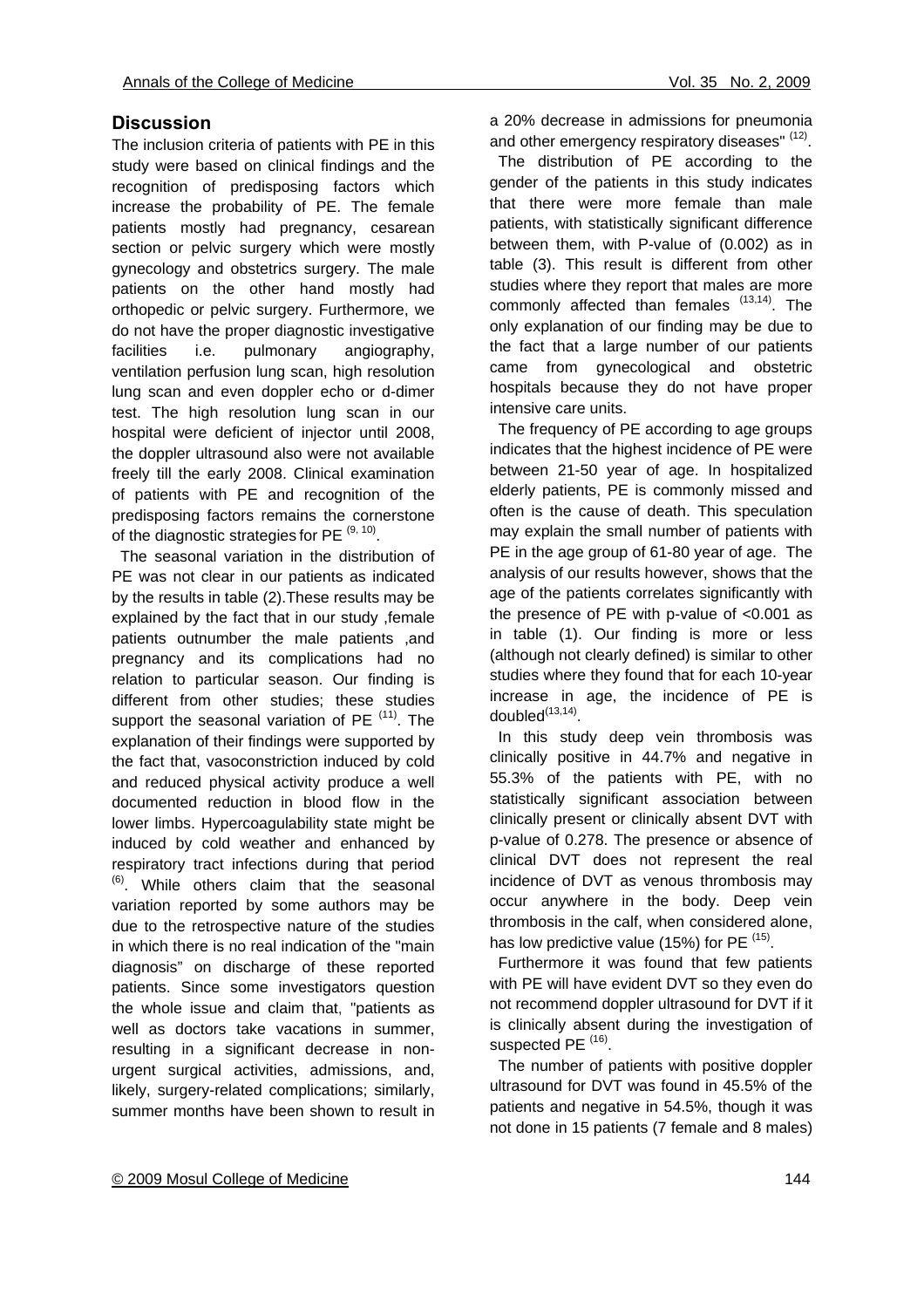and not all clinically suspected DVT had positive doppler ultrasound. The association between the presence of PE and positive doppler ultrasound was statistically significant with p-value of 0.023. The accuracy of doppler ultrasound depends on the operator and cannot distinguish between new clot or old one. Furthermore, it is not sensitive in detecting DVT in small vessel of the calf or in detecting DVT in the presence of obesity or significant edema as in patients with trauma.

 In a study of 41 patients with positive abnormalities on pulmonary angiography, the results of leg venography were normal in 12 patients  $(17)$ . There are many studies to estimate the prevalence of DVT with PE which indicates wide discrepancies ranging from 10 to 70% in pulmonary angiography based studies and 25 to 93% in V**/**Q based studies, and in meta-analysis study of the prevalence of DVT in patients suspected PE was 18% and in proven PE 36-45%(16, 18,19,20).

 There was no statistically significant association between PE and the finding of a positive classical ECG changes. The number of patients with negative classical ECG changes outnumbered those with a positive classical ECG changes. The number of patients with PE and negative classical ECG changes was statistically significant with pvalue of <0.001 in favor of negative ECG changes. The abnormal classical ECG changes in patients with PE is rather nonspecific and its absence does not rule out the diagnosis of PE $(21)$ .

 Clinical examination of most of the patients in this study revealed sinus tachycardia with a positive correlation between the presence of PE and sinus tachycardia. This finding is consistent with other studies where they found that in PE the most frequent clinical signs were tachypnea and tachycardia<sup>(22,23)</sup>.

 Rodger M et al, from Canada found in 212 consecutive patients referred for V/Q or Pulmonary angiogram for suspected PE only 2 abnormalities (tachycardia and incomplete RBBB) significantly more prevalent in PE positive than PE negative patients  $(24)$ . In another study of patients with positive or negative PE, they found sinus tachycardia present in (39% vs 24%) atrial tachy arhythmias (15% vs 4%), Q3 (40% vs 26%) and Q3T3 (8% vs1%)<sup>(25)</sup>.

 Furthermore, other investigators in an observational study have compared 49 patients with pulmonary embolism with similar number of people without PE. They found sinus tachycardia in (18.8% vs 11.8%), incomplete RBBB (4.2% vs 0%), S1Q3T3  $(2.1\% \text{ vs } 0\%)$  and S1Q3 (0 vs 0)  $^{(26)}$ .

 All the previously mentioned studies support our findings and add more insight to the usefulness of the ECG recording and the monitoring of pulse rate in patients with suspected PE.

## **Conclusion**

There were no seasonal variations in the distribution of PE. PE being highest between 21-50 year of age with female patients significantly outnumbered males. There was strong association between the presence of PE and positive doppler ultrasound for DVT. Sinus tachycardias were commonly present with acute PE. We need to have more sophisticated facilities for proper diagnosis of PE.

#### **References**

- 1. Heit JA, O'Fallon WM, Petterson TM, Lohse CM, Silverstein MD, Mohr DN, et al. Relative impact of risk factors for deep vein thrombosis and pulmonary embolism: a population-based study. Arch Intern Med 2002;162:1245-8.
- 2. Becker RC, Fintel DJ, Green D. Anti thrombotic therapy.  $3<sup>th</sup>$  ed. Caddo: Professional Communications 2004; 35- 53, 181-94.
- 3. Eriksen L, Pachler JH. Venous thrombectomy in pregnancy. A follow-up study. Ugeskr Laeger. 1999;161: 5683-6.
- 4. Spencer FA, Goldberg RJ, Becker RC, et al. Seasonal distribution of acute myocardial infarction in the Second National Registry of Myocardial Infarction. J Am Coll Cardiol. 1998; 31:1226-1233.
- 5. Neild PJ, Syndercombe-Court D, Keatinge WR, Donaldson GC, Mattock M, Caunce M. Cold-induced increases in erythrocyte count, plasma cholesterol and plasma

#### © 2009 Mosul College of Medicine 145